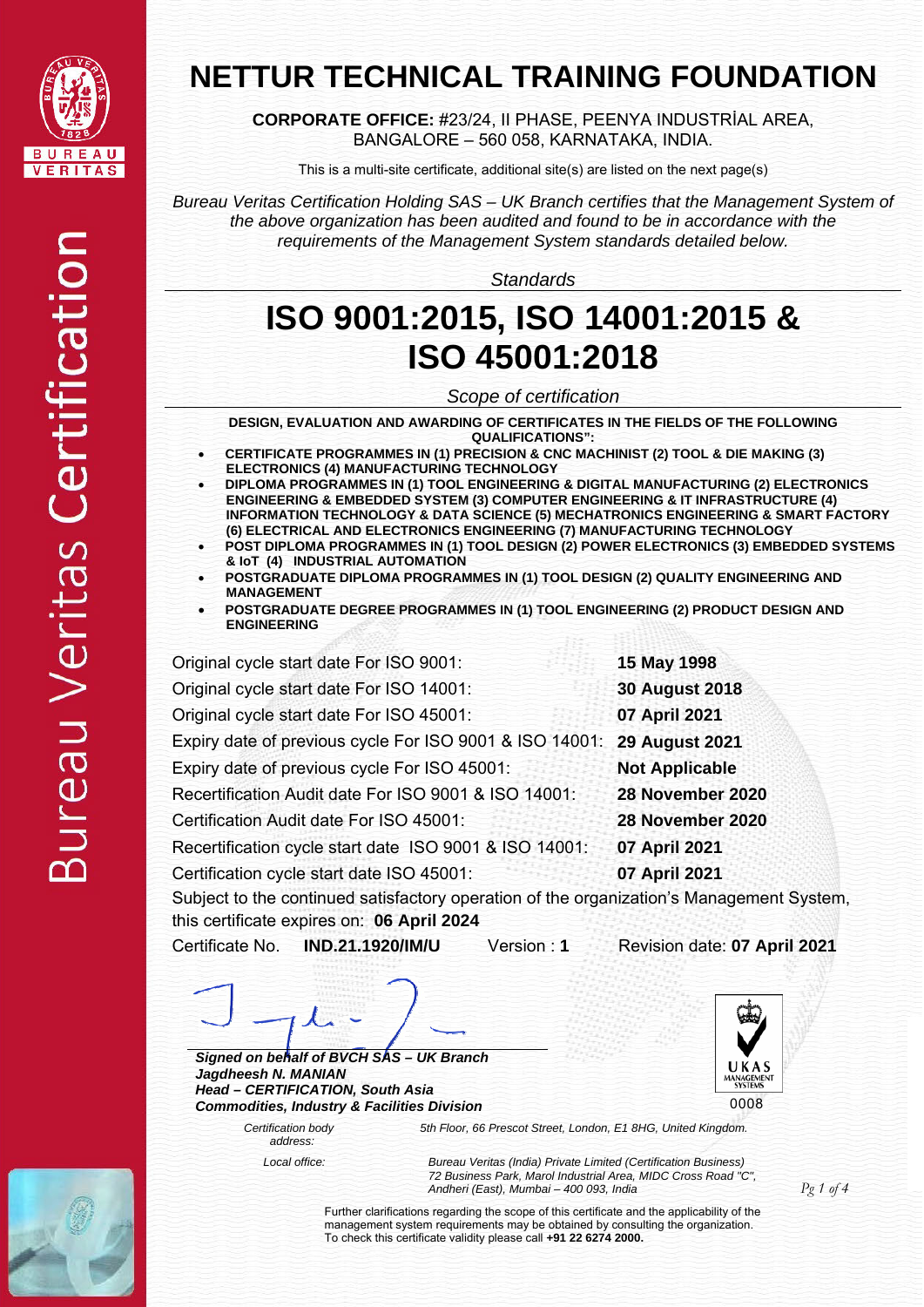

*Standards*

# **ISO 9001:2015, ISO 14001:2015 & ISO 45001:2018**

| <b>SITE</b>                       | <b>ADDRESS</b>                                                                                                                                                                                              | <b>SCOPE</b>                                                                                                                                                                                                                                                                                                                                                                                                                                                                                                                                                                                                                                                                                                                                                                                                                                                                                                                              |
|-----------------------------------|-------------------------------------------------------------------------------------------------------------------------------------------------------------------------------------------------------------|-------------------------------------------------------------------------------------------------------------------------------------------------------------------------------------------------------------------------------------------------------------------------------------------------------------------------------------------------------------------------------------------------------------------------------------------------------------------------------------------------------------------------------------------------------------------------------------------------------------------------------------------------------------------------------------------------------------------------------------------------------------------------------------------------------------------------------------------------------------------------------------------------------------------------------------------|
| <b>CORPORATE</b><br><b>OFFICE</b> | 23/24, II PHASE, PEENYA<br><b>INDUSTRIAL AREA.</b><br>BENGALURU - 560 058,<br>KARNATAKA, INDIA.                                                                                                             | "DESIGN, EVALUATION AND AWARDING OF CERTIFICATES IN THE FIELDS<br>OF THE FOLLOWING QUALIFICATIONS":<br>•CERTIFICATE PROGRAMMES IN (1) PRECISION & CNC MACHINIST (2)<br>TOOL & DIE MAKING (3) ELECTRONICS (4) MANUFACTURING<br><b>TECHNOLOGY</b><br>*DIPLOMA PROGRAMMES IN (1) TOOL ENGINEERING & DIGITAL<br>MANUFACTURING (2) ELECTRONICS ENGINEERING & EMBEDDED<br>SYSTEM (3) COMPUTER ENGINEERING & IT INFRASTRUCTURE (4)<br>INFORMATION TECHNOLOGY & DATA SCIENCE (5) MECHATRONICS<br>ENGINEERING & SMART FACTORY (6) ELECTRICAL AND ELECTRONICS<br>ENGINEERING (7) MANUFACTURING TECHNOLOGY<br>. POST DIPLOMA PROGRAMMES IN (1) TOOL DESIGN (2) POWER<br>ELECTRONICS (3) EMBEDDED SYSTEMS & IOT (4) INDUSTRIAL<br><b>AUTOMATION</b><br>.POSTGRADUATE DIPLOMA PROGRAMMES IN (1) TOOL DESIGN (2)<br>QUALITY ENGINEERING AND MANAGEMENT<br>•POSTGRADUATE DEGREE PROGRAMMES IN (1) TOOL ENGINEERING (2)<br>PRODUCT DESIGN AND ENGINEERING |
| $SITE-1 -$<br><b>BTC, SPG</b>     | 40/40A, ELECTRONICS CITY<br>POST. HOSUR ROAD.<br><b>BANGALORE - 560 100.</b><br>KARNATAKA, INDIA.                                                                                                           | IMPARTING TRAINING FOR AWARDING CERTIFICATION OF DIPLOMA IN<br>TOOL ENGINEERING & DIGITAL MANUFACTURING (CP01);<br>POSTGRADUATE DEGREE IN TOOL ENGINEERING (CP06);<br>POSTGRADUATE DEGREE IN PRODUCT DESIGN & ENGINEERING (CP07);<br>POSTGRADUATE DIPLOMA IN TOOL DESIGN (CP16); POSTGRADUATE<br>DIPLOMA IN QUALITY ENGINEERING & MANAGEMENT (CP22)                                                                                                                                                                                                                                                                                                                                                                                                                                                                                                                                                                                       |
| SITE-2<br><b>NEC</b>              | #40/40A, ELECTRONICS CITY<br>POST, HOSUR ROAD,<br><b>BANGALORE - 560 100.</b><br>KARNATAKA, INDIA.                                                                                                          | IMPARTING TRAINING FOR AWARDING CERTIFICATION OF DIPLOMA IN<br>TOOL ENGINEERING & DIGITAL MANUFACTURING (CP01); DIPLOMA IN<br>ELECTRONICS ENGINEERING & EMBEDDED SYSTEM (CP04); DIPLOMA IN<br>COMPUTER ENGINEERING & IT INFRASTRUCTURE (CP08); DIPLOMA IN<br>INFORMATION TECHNOLOGY & DATA SCIENCE (CP09); POST DIPLOMA IN<br>POWER ELECTRONICS (CP10); DIPLOMA IN MECHATRONICS<br>ENGINEERING & SMART FACTORY (CP15); POST DIPLOMA IN EMBEDDED<br>SYSTEMS & IOT (CP18); POST DIPLOMA IN INDUSTRIAL AUTOMATION<br>(CP19)                                                                                                                                                                                                                                                                                                                                                                                                                  |
| SITE-3<br><b>DTC</b>              | POST BOX NO: 29, PB ROAD,<br>DHARWAD - 580001,<br>KARNATAKA, INDIA<br>AND ANNEX 1 - PLOT NO.1-C.<br><b>BESIDE CEDOK, BELUR</b><br><b>INDUSTRIAL AREA, BELUR,</b><br>DHARWAD - 580 011.<br>KARNATAKA, INDIA. | IMPARTING TRAINING FOR AWARDING CERTIFICATION OF DIPLOMA IN<br>TOOL ENGINEERING & DIGITAL MANUFACTURING (CP01); POST DIPLOMA<br>IN TOOL DESIGN (CP05); DIPLOMA IN MECHATRONICS ENGINEERING &<br>SMART FACTORY (CP15); CERTIFICATE PROGRAMME IN PRECISION<br>MACHINIST [CPPM]; CERTIFICATE PROGRAMME IN PRECISION & CNC<br><b>MACHINIST [CPPCM]</b>                                                                                                                                                                                                                                                                                                                                                                                                                                                                                                                                                                                        |

*Signed on behalf of BVCH SAS – UK Branch* 

Certificate No. **IND.21.1920/IM/U** Version : **1** Revision date: **07 April 2021** 

UKAS **MANAGEMENT**<br>SYSTEMS 0008

Ļ

 *Certification body address:*

*Head – CERTIFICATION, South Asia Commodities, Industry & Facilities Division* 

*Jagdheesh N. MANIAN* 

*5th Floor, 66 Prescot Street, London, E1 8HG, United Kingdom.* 

 *Local office: Bureau Veritas (India) Private Limited (Certification Business) 72 Business Park, Marol Industrial Area, MIDC Cross Road "C", Andheri (East), Mumbai – 400 093, India* 

> Further clarifications regarding the scope of this certificate and the applicability of the management system requirements may be obtained by consulting the organization. To check this certificate validity please call **+91 22 6274 2000.**

*Pg 2 of 4*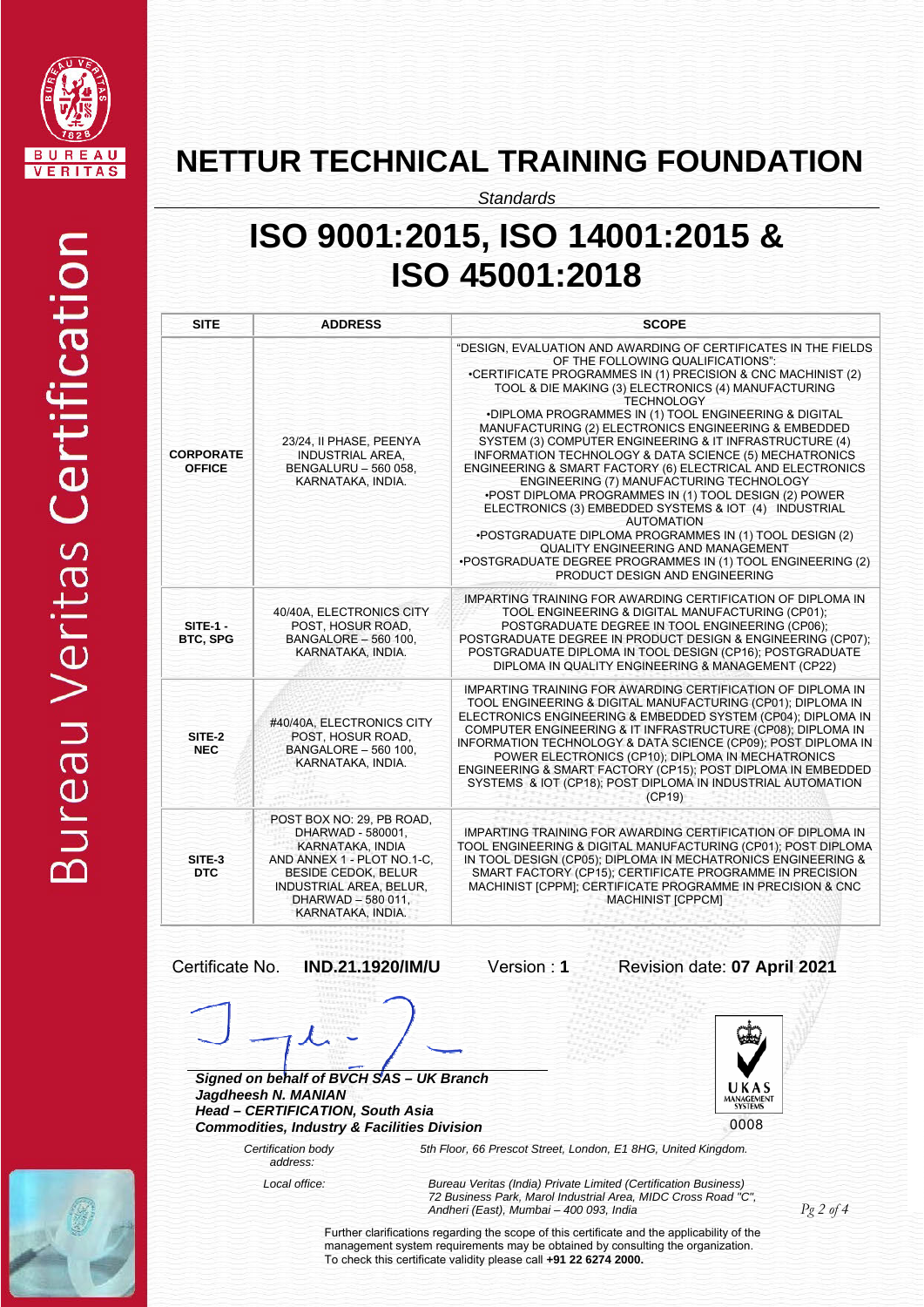

*Standards*

# **ISO 9001:2015, ISO 14001:2015 & ISO 45001:2018**

| <b>SITE</b>                   | <b>ADDRESS</b>                                                                                                                                        | <b>SCOPE</b>                                                                                                                                                                                                                                                                                                                                       |
|-------------------------------|-------------------------------------------------------------------------------------------------------------------------------------------------------|----------------------------------------------------------------------------------------------------------------------------------------------------------------------------------------------------------------------------------------------------------------------------------------------------------------------------------------------------|
| SITE-4<br><b>TTC</b>          | POSTBOX #: 1, NETTUR,<br>TELLICHERRY - 670 105.<br><b>KERALA, INDIA</b>                                                                               | IMPARTING TRAINING FOR AWARDING CERTIFICATION OF DIPLOMA IN<br>TOOL ENGINEERING & DIGITAL MANUFACTURING (CP01); POST DIPLOMA<br>IN TOOL DESIGN (CP05); DIPLOMA IN COMPUTER ENGINEERING & IT<br>INFRASTRUCTURE (CP08); DIPLOMA IN MECHATRONICS ENGINEERING &<br>SMART FACTORY (CP15); CERTIFICATE PROGRAMME IN PRECISION<br><b>MACHINIST [CPPM]</b> |
| SITE-5<br><b>VTC</b>          | S.NO. 195/2D1, 195/2B2,<br><b>VIKRAMASI VILLAGE.</b><br>ODATANGAL POST, KATPADI<br>TALUK.<br>VELLORE DISTRICT - 632 204,<br>TAMIL NADU, INDIA         | IMPARTING TRAINING FOR AWARDING CERTIFICATION OF DIPLOMA IN<br>TOOL ENGINEERING & DIGITAL MANUFACTURING (CP01); POST DIPLOMA<br>IN TOOL DESIGN (CP05); DIPLOMA IN MECHATRONICS ENGINEERING &<br><b>SMART FACTORY (CP15):</b>                                                                                                                       |
| SITE-6<br><b>RNTC</b>         | RD TATA TECHNICAL<br>EDUCATION CENTRE, GOLMURI,<br><b>AGRIO POST</b><br>JAMSHEDPUR - 831 009.<br>JHARKHAND, INDIA                                     | IMPARTING TRAINING FOR AWARDING CERTIFICATION OF DIPLOMA IN<br>TOOL ENGINEERING & DIGITAL MANUFACTURING (CP01); DIPLOMA IN<br>ELECTRONICS ENGINEERING & EMBEDDED SYSTEMS (CP04); DIPLOMA<br>IN COMPUTER ENGINEERING & IT INFRSTRUCTURE (CP08); DIPLOMA IN<br>MECHATRONICS ENGINEERING & SMART FACTORY (CP15);                                      |
| SITE-7<br><b>GTC</b>          | DAVAJIGUDEM, KRISHNA<br>DISTRICT,<br>GANNAVARAM - 521 101,<br>ANDHRA PRADESH, INDIA                                                                   | IMPARTING TRAINING FOR AWARDING CERTIFICATION OF DIPLOMA IN<br>TOOL ENGINEERING & DIGITAL MANUFACTURING (CP01); DIPLOMA IN<br>MECHATRONICS ENGINEERING & SMART FACTORY (CP15);                                                                                                                                                                     |
| SITE-8<br><b>MNTC</b>         | <b>SSN TECHNICAL EDUCATION</b><br>CENTRE, PASHENI VILLAGE,<br>MURBAD, THANE - 421401,<br>MAHARASTRA, INDIA                                            | IMPARTING TRAINING FOR AWARDING CERTIFICATION OF DIPLOMA IN<br>TOOL ENGINEERING & DIGITAL MANUFACTURING (CP01); DIPLOMA IN<br>MECHATRONICS ENGINEERING & SMART FACTORY (CP15);                                                                                                                                                                     |
| SITE-9<br><b>GNTC</b>         | <b>GKDITR CAMPUS,</b><br>SANGOTHIPALAYAM, ARASUR<br>POST. COIMBATORE - 641407.<br>TAMIL NADU, INDIA                                                   | IMPARTING TRAINING FOR AWARDING CERTIFICATION OF DIPLOMA IN<br>TOOL ENGINEERING & DIGITAL MANUFACTURING (CP01): DIPLOMA IN<br>MECHATRONICS ENGINEERING & SMART FACTORY (CP15);                                                                                                                                                                     |
| <b>SITE-10</b><br><b>INTC</b> | <b>INKEL MALAPPURAM</b><br><b>COMMUNITY COLLEGE.</b><br>EDUCITY, OORKAM, MELMURI<br>(PO), KARATHODU,<br>MALAPPURAM - 676 519.<br><b>KERALA, INDIA</b> | IMPARTING TRAINING FOR AWARDING CERTIFICATION OF DIPLOMA IN<br>TOOL ENGINEERING & DIGITAL MANUFACTURING (CP01); DIPLOMA IN<br>ELECTRONICS ENGINEERING & EMBEDDED SYSTEMS (CP04); DIPLOMA<br>IN MECHATRONICS ENGINEERING & SMART FACTORY (CP15);                                                                                                    |

#### Certificate No. **IND.21.1920/IM/U** Version : **1** Revision date: **07 April 2021**

*Signed on behalf of BVCH SAS – UK Branch* 

*Jagdheesh N. MANIAN Head – CERTIFICATION, South Asia Commodities, Industry & Facilities Division* 

 *Certification body* 



 $\overline{a}$ 

 *address:*

*5th Floor, 66 Prescot Street, London, E1 8HG, United Kingdom.* 

 *Local office: Bureau Veritas (India) Private Limited (Certification Business) 72 Business Park, Marol Industrial Area, MIDC Cross Road "C", Andheri (East), Mumbai – 400 093, India* 

*Pg 3 of 4* 

Further clarifications regarding the scope of this certificate and the applicability of the management system requirements may be obtained by consulting the organization. To check this certificate validity please call **+91 22 6274 2000.**